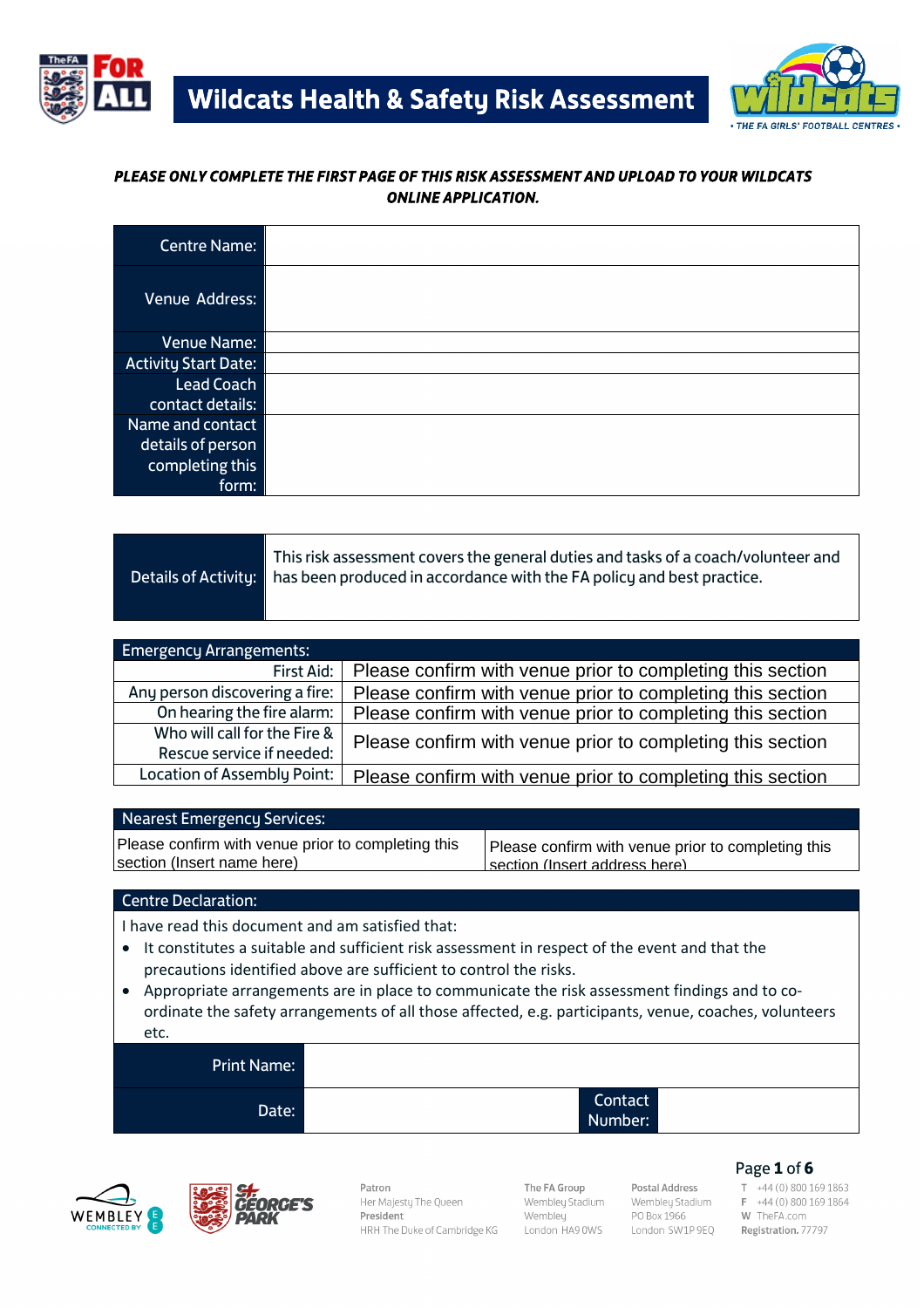### Introduction

These Risk Assessments have been drawn up in accordance with the *Management of Health and Safety at Work Regulations 1999* to identify the significant hazards presented during the event and to describe how the risks arising from such hazards will be controlled.

This document is an over-arching accompaniment to the activity specific risk assessments provided by contractors to the production: it is not exhaustive. This assessment identifies areas of interaction between contractors and indicates how general control measures will be implemented.

The process of risk assessment is on-going, with dynamic assessments being conducted by competent staff throughout the event. It is possible that the assessments in this document may be amended or augmented as new risks are identified or more refined control systems developed.

#### Risk Rating

Each assessment identifies two risk ratings; the initial risk which assesses the hazard without any design, engineering or management controls in place.

The residual rating gives an indication of the resulting level of danger once all the controls identified have been implemented. For ease of reading these assessments have not utilised on simple grading of risk from high to negligible.

| Likelihood<br>(L)                    | 1-Very Unlikely                          | $2 -$<br>Unlikely     | 3 - May Occur                                  | 4 - Likely              | $5 - V$ ery<br>Likely | $6 - Will$<br>Occur                                                           |
|--------------------------------------|------------------------------------------|-----------------------|------------------------------------------------|-------------------------|-----------------------|-------------------------------------------------------------------------------|
| Severity (S)                         | 1-Very Minor<br>Injury                   | $2 -$ Minor<br>Injury | $3 -$ Lost Time                                | $4-$<br>Major<br>Injury | 5 - Fatality          | $6 -$ Multiple<br><b>Fatalities</b>                                           |
| <b>Who Might</b><br><b>Be Harmed</b> | Coaches/Volunteers                       |                       | Participants                                   |                         |                       | Public                                                                        |
| <b>Risk Factor</b><br>(LxS)          | $1-6 =$ LOW<br><b>No Action Required</b> |                       | $7-17 = MEDIUM$<br><b>Some Action Required</b> |                         |                       | $18 - 36 = HIGH$<br>Immediate Action &<br><b>Further Controls</b><br>Required |

The risk rating has been drawn from the following table: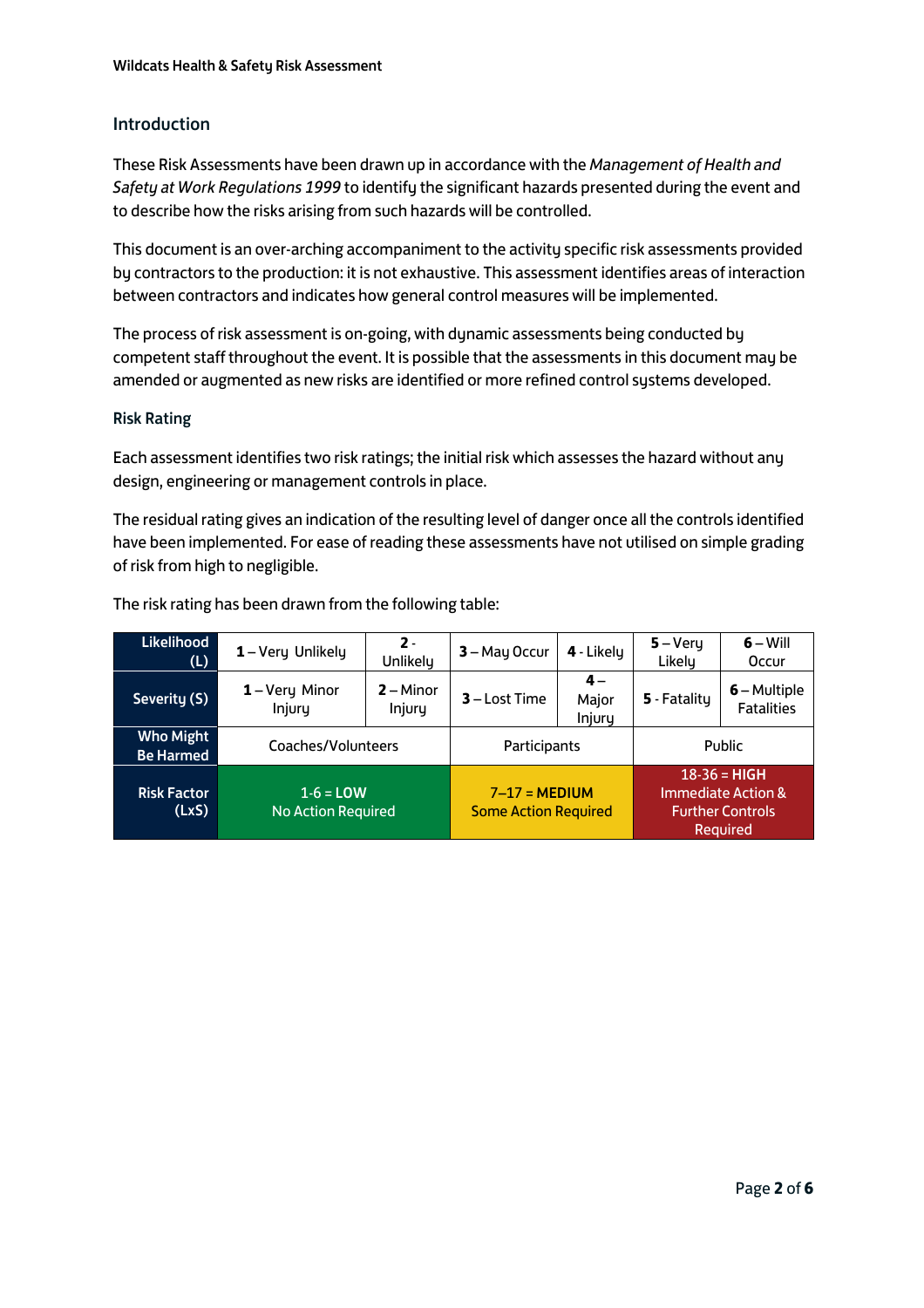## Pre-Activity Tasks

| Task or Activity:                                                              | <b>Arriving/Parking</b>                                                                        |                          |  |  |  |  |
|--------------------------------------------------------------------------------|------------------------------------------------------------------------------------------------|--------------------------|--|--|--|--|
| Hazards:                                                                       | Pedestrian and vehicle conflict/ Musculoskeletal Injuries/Obstruction of<br>emergency vehicles |                          |  |  |  |  |
|                                                                                |                                                                                                |                          |  |  |  |  |
| Likelihood:                                                                    | 3-May Occur                                                                                    | 3-Lost Time<br>Severity: |  |  |  |  |
| Persons at Risk:                                                               | Coaches/Volunteers, Public.                                                                    |                          |  |  |  |  |
|                                                                                |                                                                                                |                          |  |  |  |  |
| Initial Risk Rating:                                                           | Medium (3x3)                                                                                   |                          |  |  |  |  |
|                                                                                |                                                                                                |                          |  |  |  |  |
| <b>Existing Controls:</b>                                                      |                                                                                                |                          |  |  |  |  |
| Emergency vehicle access/parking will be kept clear at all times               |                                                                                                |                          |  |  |  |  |
| Coaches, volunteers and participants advised to follow the venue parking rules |                                                                                                |                          |  |  |  |  |
|                                                                                | Parking arrangements will be appropriately communicated.                                       |                          |  |  |  |  |
|                                                                                |                                                                                                |                          |  |  |  |  |
| <b>Further Action Required:</b>                                                |                                                                                                |                          |  |  |  |  |
| Appropriate separation between pedestrians and vehicles will be maintained.    |                                                                                                |                          |  |  |  |  |
|                                                                                |                                                                                                |                          |  |  |  |  |
| <b>Residual Risk Rating:</b><br>LOW (1 x 3)                                    |                                                                                                |                          |  |  |  |  |

| Task or Activity:                                                                                                   | Unloading/Loading of vehicles. Manual handling of equipment to<br>location. |           |              |  |  |  |
|---------------------------------------------------------------------------------------------------------------------|-----------------------------------------------------------------------------|-----------|--------------|--|--|--|
| Hazards:                                                                                                            | Musculoskeletal injuries                                                    |           |              |  |  |  |
|                                                                                                                     |                                                                             |           |              |  |  |  |
| Likelihood:                                                                                                         | 3-May Occur                                                                 | Severity: | 3– Lost Time |  |  |  |
| Persons at Risk:                                                                                                    | <b>Coaches/ Volunteers</b>                                                  |           |              |  |  |  |
|                                                                                                                     |                                                                             |           |              |  |  |  |
| Initial Risk Rating:                                                                                                | Medium (3x3)                                                                |           |              |  |  |  |
|                                                                                                                     |                                                                             |           |              |  |  |  |
| <b>Existing Controls:</b>                                                                                           |                                                                             |           |              |  |  |  |
| Coaches/ Volunteers should not handle more than can be easily managed.                                              |                                                                             |           |              |  |  |  |
| Coaches/ Volunteers should be use good manual handling techniques:<br>- Think before lifting - remove obstructions, |                                                                             |           |              |  |  |  |
|                                                                                                                     | - Keep the load close to the body,                                          |           |              |  |  |  |
| - Adopt a stable position with good posture,                                                                        |                                                                             |           |              |  |  |  |
| - Get a good hold,                                                                                                  |                                                                             |           |              |  |  |  |
| -Avoid excessive flexing/twisting/leaning.                                                                          |                                                                             |           |              |  |  |  |
| Coaches/Volunteers should not handle more than can be easily managed                                                |                                                                             |           |              |  |  |  |
| All kit and equipment being used will be contained within the recommended handling                                  |                                                                             |           |              |  |  |  |

- equipment e.g sports holdall / kit bag.
- Loose items to be secured in transit

• Vehicles should not be overloaded, or driver visibility should not be obstructed. Further Action Required:

• If possible, unload equipment as close to intended location as possible.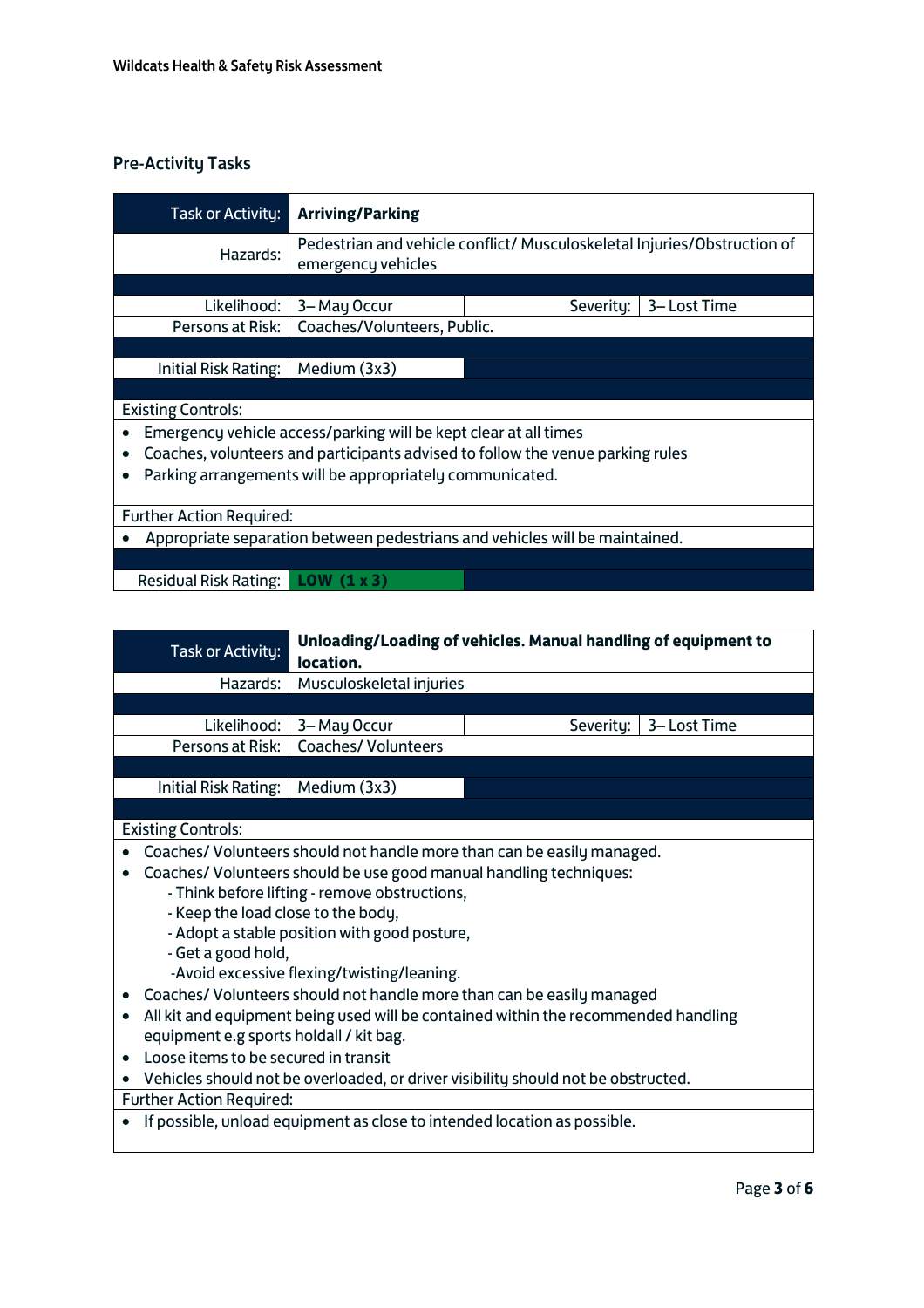## Residual Risk Rating: **LOW (1 x 3 )**

| <b>Task or Activity:</b>                          | Set up of Delivery Areas / Pitch                                           |           |                   |  |
|---------------------------------------------------|----------------------------------------------------------------------------|-----------|-------------------|--|
| Hazards:                                          | Slips and trips, manual handling                                           |           |                   |  |
|                                                   |                                                                            |           |                   |  |
| Likelihood:                                       | 2- (Unlikely)                                                              | Severity: | 2- (Minor Injury) |  |
| Persons at Risk:                                  | <b>Coaches/ Volunteers</b>                                                 |           |                   |  |
|                                                   |                                                                            |           |                   |  |
| Initial Risk Rating:                              | Low $(2x2)$                                                                |           |                   |  |
|                                                   |                                                                            |           |                   |  |
| <b>Existing Controls:</b>                         |                                                                            |           |                   |  |
|                                                   | Coaches/Volunteers should not handle more than can be easily managed       |           |                   |  |
| Task appropriate footwear to be worn<br>$\bullet$ |                                                                            |           |                   |  |
| $\bullet$                                         | Pitch should be checked and hazards removed, such as dogs mess and litter. |           |                   |  |
| Level 1 Coach training                            |                                                                            |           |                   |  |
| <b>Further Action Required:</b>                   |                                                                            |           |                   |  |
| None                                              |                                                                            |           |                   |  |
|                                                   |                                                                            |           |                   |  |
| Residual Risk Rating:                             | 4 Low (2 x 2)                                                              |           |                   |  |

# Event Related Activities

| Task or Activity:                                                                                     | <b>Coaching Activities</b>                                                              |                            |  |  |  |  |
|-------------------------------------------------------------------------------------------------------|-----------------------------------------------------------------------------------------|----------------------------|--|--|--|--|
| Hazards:                                                                                              | Sporting injuries, slips trips and falls.                                               |                            |  |  |  |  |
|                                                                                                       |                                                                                         |                            |  |  |  |  |
| Likelihood:                                                                                           | 3 – May Occur                                                                           | 3 – Lost Time<br>Severity: |  |  |  |  |
| Persons at Risk:                                                                                      | Coaches/ Volunteers, Participants                                                       |                            |  |  |  |  |
|                                                                                                       |                                                                                         |                            |  |  |  |  |
| Initial Risk Rating:                                                                                  | Medium (3x3)                                                                            |                            |  |  |  |  |
|                                                                                                       |                                                                                         |                            |  |  |  |  |
| <b>Existing Controls:</b>                                                                             |                                                                                         |                            |  |  |  |  |
|                                                                                                       | Activity area will be set up safely, clear of any slip and trip hazards                 |                            |  |  |  |  |
| $\bullet$                                                                                             | Adequate preparation including coaches/volunteers made aware of any existing medical or |                            |  |  |  |  |
| physical conditions, warm ups, stretching                                                             |                                                                                         |                            |  |  |  |  |
| Task appropriate clothing and footwear to be worn by coaches/volunteers and participants<br>$\bullet$ |                                                                                         |                            |  |  |  |  |
|                                                                                                       | Activity rules explained to all participants before starting                            |                            |  |  |  |  |
| Supervision at all times by Level 1 trained coaches                                                   |                                                                                         |                            |  |  |  |  |
| <b>Further Action Required:</b>                                                                       |                                                                                         |                            |  |  |  |  |
| None                                                                                                  |                                                                                         |                            |  |  |  |  |
|                                                                                                       |                                                                                         |                            |  |  |  |  |
|                                                                                                       | <b>Residual Risk Rating:</b><br>$6$ Low $(2x3)$                                         |                            |  |  |  |  |
|                                                                                                       |                                                                                         |                            |  |  |  |  |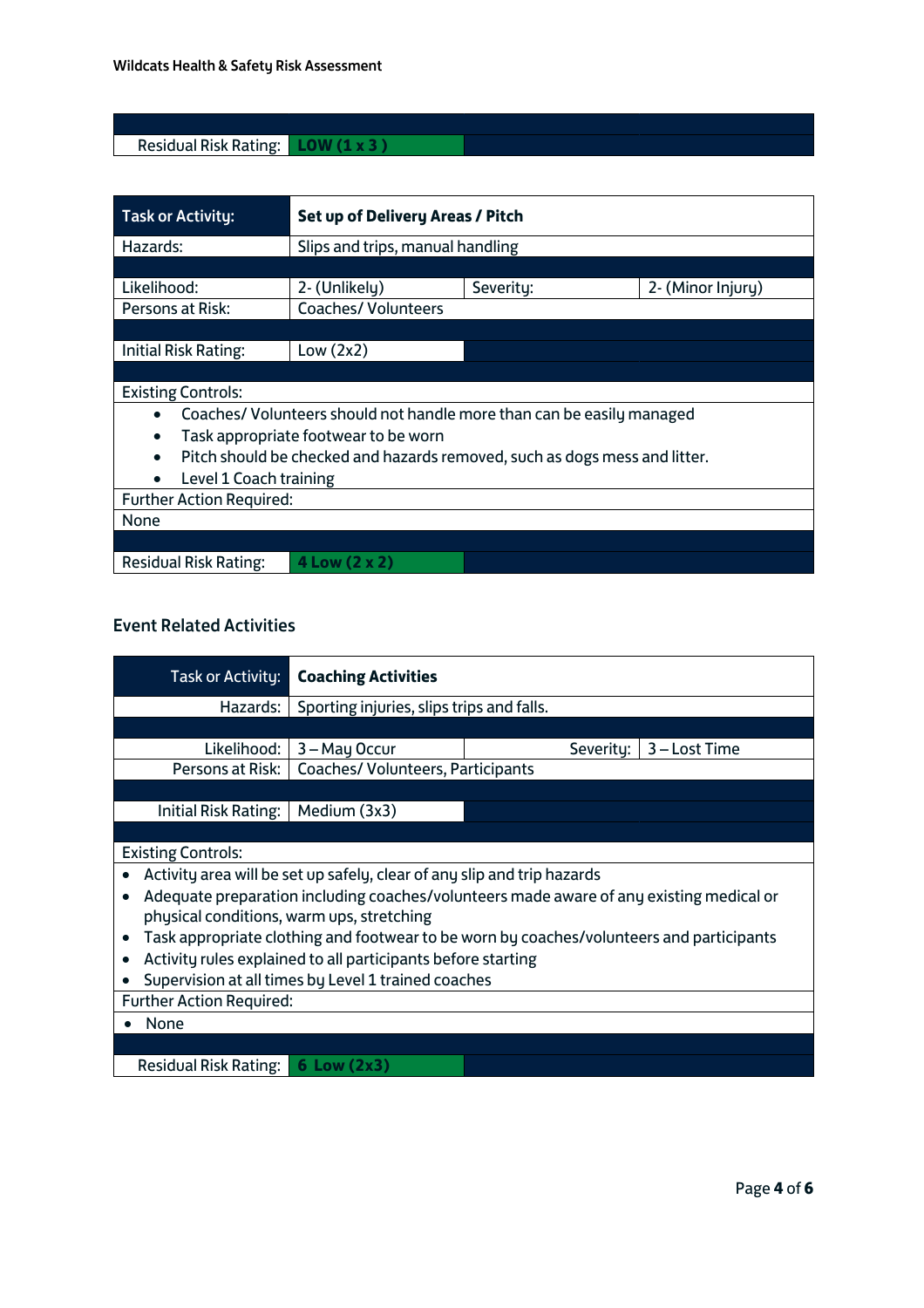| Task or Activity:                                                                                            | <b>Operation of Activity</b>                                             |           |                 |  |  |  |
|--------------------------------------------------------------------------------------------------------------|--------------------------------------------------------------------------|-----------|-----------------|--|--|--|
| Hazards:                                                                                                     | Fire                                                                     |           |                 |  |  |  |
|                                                                                                              |                                                                          |           |                 |  |  |  |
| Likelihood:                                                                                                  | 2 - Unlikely                                                             | Severity: | 4– Major Injury |  |  |  |
| Persons at Risk:                                                                                             | Coaches/Volunteers, Participants                                         |           |                 |  |  |  |
|                                                                                                              |                                                                          |           |                 |  |  |  |
| Initial Risk Rating:                                                                                         | Medium (2x4)                                                             |           |                 |  |  |  |
|                                                                                                              |                                                                          |           |                 |  |  |  |
| <b>Existing Controls:</b>                                                                                    |                                                                          |           |                 |  |  |  |
| Indoors all fire arrangements should be provided by the staff in control of the premises<br>$\bullet$        |                                                                          |           |                 |  |  |  |
| Outdoor activities there will be minimal risk of a fire occurring, however any concerns will be<br>$\bullet$ |                                                                          |           |                 |  |  |  |
|                                                                                                              | raised by the coaches/volunteers to the staff in control of the premises |           |                 |  |  |  |
|                                                                                                              |                                                                          |           |                 |  |  |  |
| <b>Further Action Required:</b>                                                                              |                                                                          |           |                 |  |  |  |
| None                                                                                                         |                                                                          |           |                 |  |  |  |
|                                                                                                              |                                                                          |           |                 |  |  |  |
| <b>Residual Risk Rating:</b>                                                                                 | $4 - Low (2x2)$                                                          |           |                 |  |  |  |

| Task or Activity:                                                                          | <b>Operation of Activity</b>                                                                                  |           |               |  |  |
|--------------------------------------------------------------------------------------------|---------------------------------------------------------------------------------------------------------------|-----------|---------------|--|--|
| Hazards:                                                                                   | <b>Inadequate First Aid Provision</b>                                                                         |           |               |  |  |
|                                                                                            |                                                                                                               |           |               |  |  |
| Likelihood:                                                                                | 3 – May Occur                                                                                                 | Severity: | 3 – Lost Time |  |  |
| Persons at Risk:                                                                           | Coaches/ Volunteers, Participants                                                                             |           |               |  |  |
|                                                                                            |                                                                                                               |           |               |  |  |
| Initial Risk Rating:                                                                       | Medium (3x3)                                                                                                  |           |               |  |  |
|                                                                                            |                                                                                                               |           |               |  |  |
| <b>Existing Controls:</b>                                                                  |                                                                                                               |           |               |  |  |
| $\bullet$                                                                                  | All coaches/volunteers carry a first aid kit with enough provision of supplies for the<br>number of delegates |           |               |  |  |
| First aid provision should be managed by the staff in control of the premises<br>$\bullet$ |                                                                                                               |           |               |  |  |
| Any accidents or incidents should be recorded<br>$\bullet$                                 |                                                                                                               |           |               |  |  |
| $\bullet$                                                                                  | Adequate ambulance access must be maintained                                                                  |           |               |  |  |
| Level 1 qualified coaches first aid training.                                              |                                                                                                               |           |               |  |  |
| <b>Further Action Required:</b>                                                            |                                                                                                               |           |               |  |  |
| Coaches/Volunteers should have access to a first-aid kit                                   |                                                                                                               |           |               |  |  |
|                                                                                            |                                                                                                               |           |               |  |  |
| <b>Residual Risk Rating:</b><br>$6 - Low (2x3)$                                            |                                                                                                               |           |               |  |  |